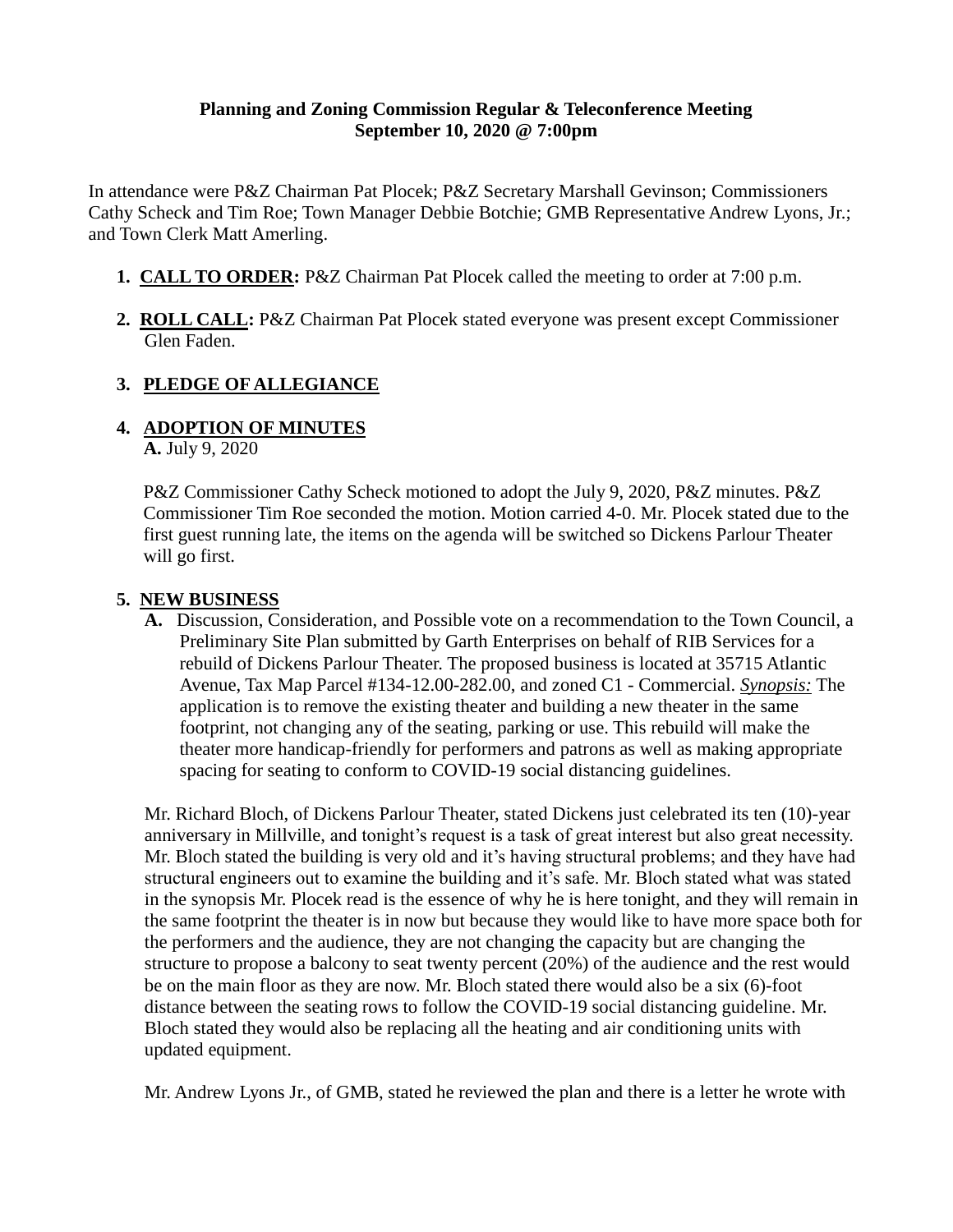seven (7) or eight (8) items on it. Mr. Lyons stated most of the items were very minor for this plan, and the elevations were not shown but the applicant has gone and remedied that aspect, which is key as this is in a flood plain. Mr. Lyons stated the new floor will be above the flood plain by about twelve (12) inches. Mr. Lyons stated anything else with the actual site plan is not changing, just the fact there will be a second floor. P&Z Chairman Pat Plocek asked if there is anything else which needs to be added to Mr. Lyons comments at this time. Mr. Lyons stated no, not at this point in time. P&Z Commissioner Cathy Scheck asked if the Town got validation the handicapped accessible seating needed to be on the primary floor. Mr. Lyons stated no, the applicant is still looking into that. Ms. Scheck asked if the Town needs affirmation of that beforehand. Mr. Lyons stated no, but that is a question which has arisen, particularly if the mezzanine seating requires handicapped seating or not. Mr. Plocek stated the Town needs the applicant to go to the State and get something from them stating whether handicapped seating is required in the upstairs seating or not. Mr. Bloch stated he can certainly go do that but the current theater – and the proposed – has a handicapped accessible seating section directly in front of the stage and it accommodates ten (10) persons. Mr. Bloch stated whether handicapped accessible seating will be required on the balcony or not, he is not sure and will have to investigate it. Mr. Plocek stated since the applicant is basically doing one-hundred percent (100%) new construction on the building, the applicant may fall under handicapped requirement regulations of the State; so Mr. Plocek thinks the applicant needs to get something from the State stating whether it's required or not. Mr. Lyons stated there are other ways to provide handicapped accessibility to the upstairs without an elevator. P&Z Commissioner Tim Roe asked if this is a conditional use. Mr. Lyons stated the use of a theater is a conditional use, but the applicant is taking the existing building and rebuilding it. Mr. Roe asked if the conditional use carries on to this project. Mr. Lyons stated yes.

Ms. Scheck motioned to recommend to Council for approval the preliminary site plan submitted by Garth Enterprises on behalf of RIB Services for a rebuild of Dickens Parlour Theater with the condition of submitting a letter from the State regarding whether handicapped seating is required on the balcony or not before coming to Town Council. P&Z Secretary Marshall Gevinson seconded the motion. Motion carried 4-0.

**B.** Discussion, Consideration, and Possible vote on a recommendation to the Town Council, a Preliminary Site Plan submitted by Adams-Kemp Associates on behalf of Beach Properties Inc. for Bethany Bay Town Shoppes. The proposed business will be located at Tax Map Parcels #134-12.00-141.00, 141.01, and 141.02, on the corner of Atlantic Avenue and Railway Road, and zoned C1 – Commercial with an existing entrance on Railway Road. *Synopsis:* The plan proposes to combine the three (3) lots into a single lot as well as constructing a 5,167.5-square-foot retail space comprised of four (4) units.

Mr. David Hutt, of Morris James, stated he represents Beach Properties Inc. who owns three (3) parcels located at the intersection of Railway Road and Atlantic Avenue/Route 26. Mr. Hutt stated those three (3) parcels are somewhat discreetly small and uniquely shaped, and, with this application, the parcels will be combined into one (1) united parcel, with a missing corner due to the widening of Route 26. Mr. Hutt stated the original three (3) parcels combined had a square-footage of thirty-one-thousand-three-hundred-seventy-seven (31,377), but after the Route 26 widening, they now total twenty-seven-thousand-seventy-eight (27,078) square feet. Mr. Hutt stated the property is presently vacant except for a paved entrance off Railway Road,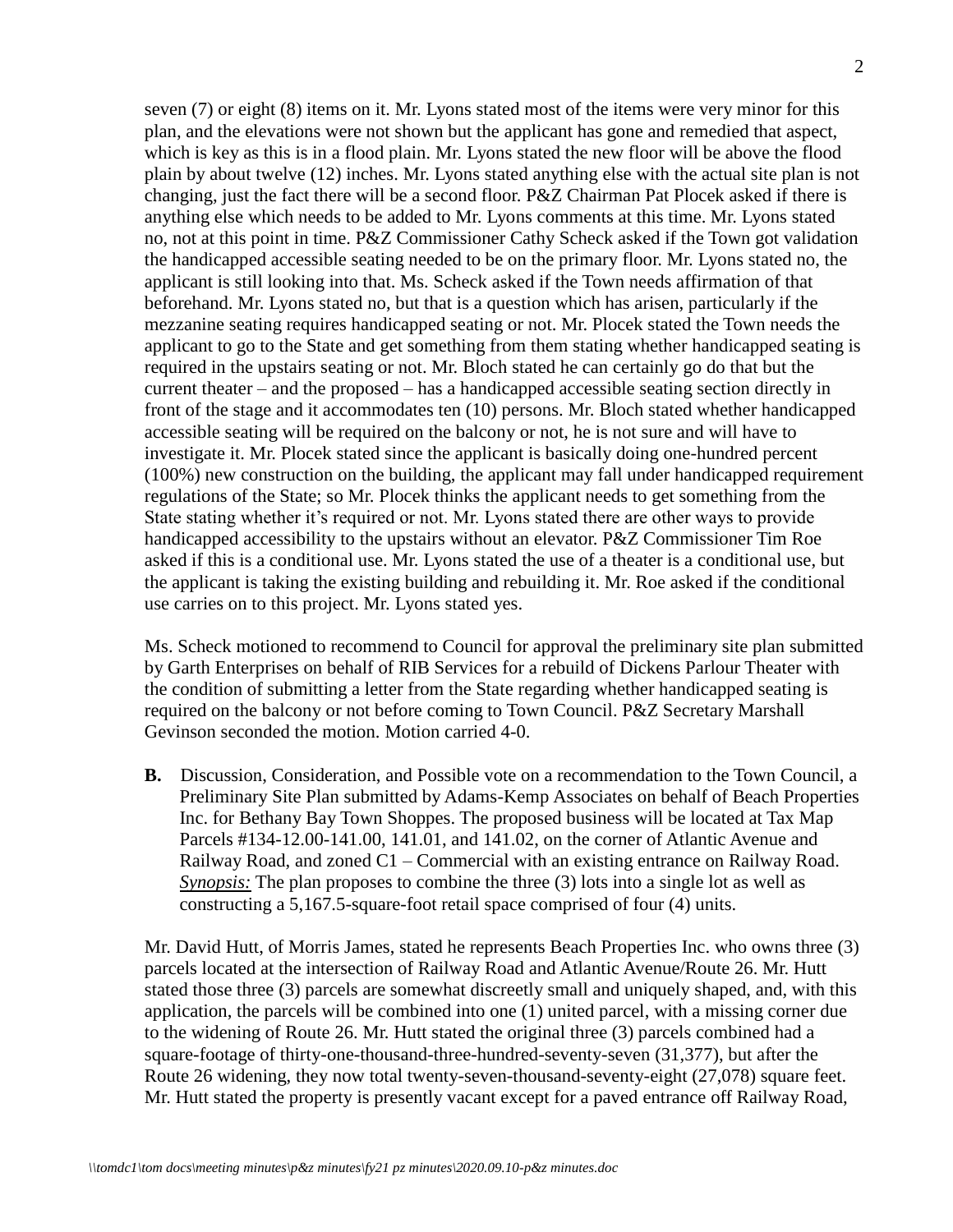the parking area and the Bethany Bay sign on the property, which used to be the location for model homes in the Bethany Bay community. Mr. Hutt stated over time, the entrance which is currently there has received approval from DelDOT, and over time has had various approvals from other State agencies. Mr. Hutt stated the current plan tonight is for a single-story commercial building which is just a little over five-thousand-one-hundred (5,100) square feet in size and the front of the building will be located on the western side as that is where the entrance and exit is located. Mr. Hutt stated Mr. Lyons has reviewed this application under the Town Code as well as the Development Design Standards and Guidelines, and Mr. Lyons' comment letter has two (2) comments which Mr. Hutt would like to focus on tonight. Mr. Hutt stated the two (2) comments result in two (2) waivers the applicant is requesting tonight. Mr. Hutt stated the first request is this application exceeds the Town's maximum sixty percent (60%) coverage by five-point-four-one percent (5.41%) and under the Town Code, an applicant can exceed it by up to seventy percent (70%) if certain features and characteristics of the site are there. Mr. Hutt further stated while this is a small property, it is hard to see because it gets a little cluttered along Route 26, but what is proposed is a raised planter system along that to dress up the property, and there is additional landscaping proposed to enhance the streetscape which is to allow the waiver to exceed maximum coverage. Mr. Hutt stated the second item referenced in Mr. Lyons comment letter relates to parking in the front yard setback. Mr. Hutt stated not only is the shape of this property unique but it also is a corner lot so it essentially ends up with two (2) front yard setbacks and two (2) side yard setbacks, but it has no rear yard setback. Mr. Hutt stated due to this as well as the takings along Route 26, the parking lot hasn't moved but a portion of Route 26 has moved into the property. Mr. Hutt stated there is a small portion for the corners of the parking area which fall within the front yard setback and this condition did not exist as properties were originally configured but is a result of the Route 26 widening. Mr. Hutt stated for both of those requests, the applicant requests the P&Z make a recommendation to Council for a waiver of those two (2) requirements so the site can be used as it is.

Mr. Lyons stated Mr. Hutt summed up most of Mr. Lyons comments from his letter pretty well, and this application has gone through an iteration of reviews. Mr. Lyons stated the only issues are the last two (2) items which are the waiver requests. Mr. Lyons stated Mr. Hutt is correct about the two (2) front yard setbacks and two (2) side yard setbacks, so it does compound the issue. Mr. Lyons stated the entrance shown is the location off of Railway Road where per Code it has to be placed; so the entrance cannot be located along Route 26. Mr. Lyons stated the application will still have to go before DelDOT for approval before going to final. Ms. Scheck asked if DelDOT will also need to approve the landscaping plan. Mr. Lyons stated the final landscaping plan will have to be reviewed right outside DelDOT right-of-way (ROW) for sight distances off the intersection. Mr. Gevinson asked if the landscaping has to be a certain height when located on Route 26. Mr. Lyons stated regarding the sight distances, there is a "window of height" so people can be able to see. Mr. Gevinson asked regarding the entrance on Railway Road, there is one way in and one way out. Mr. Lyons stated yes. Mr. Gevinson asked if there will be any kind of turn lane along Railway to get into the site. Mr. Hutt stated no, other than the turn off Route 26, there is not a designated lane, but, to follow up on Mr. Lyons' earlier comment, this entrance location is the location DelDOT permitted as DelDOT wanted to have the entrance as far off of Route 26 as possible. Mr. Lyons stated since Railway and Route 26 are both DelDOT roads, the entrance will be a part of their approval letter come time for final site plan review.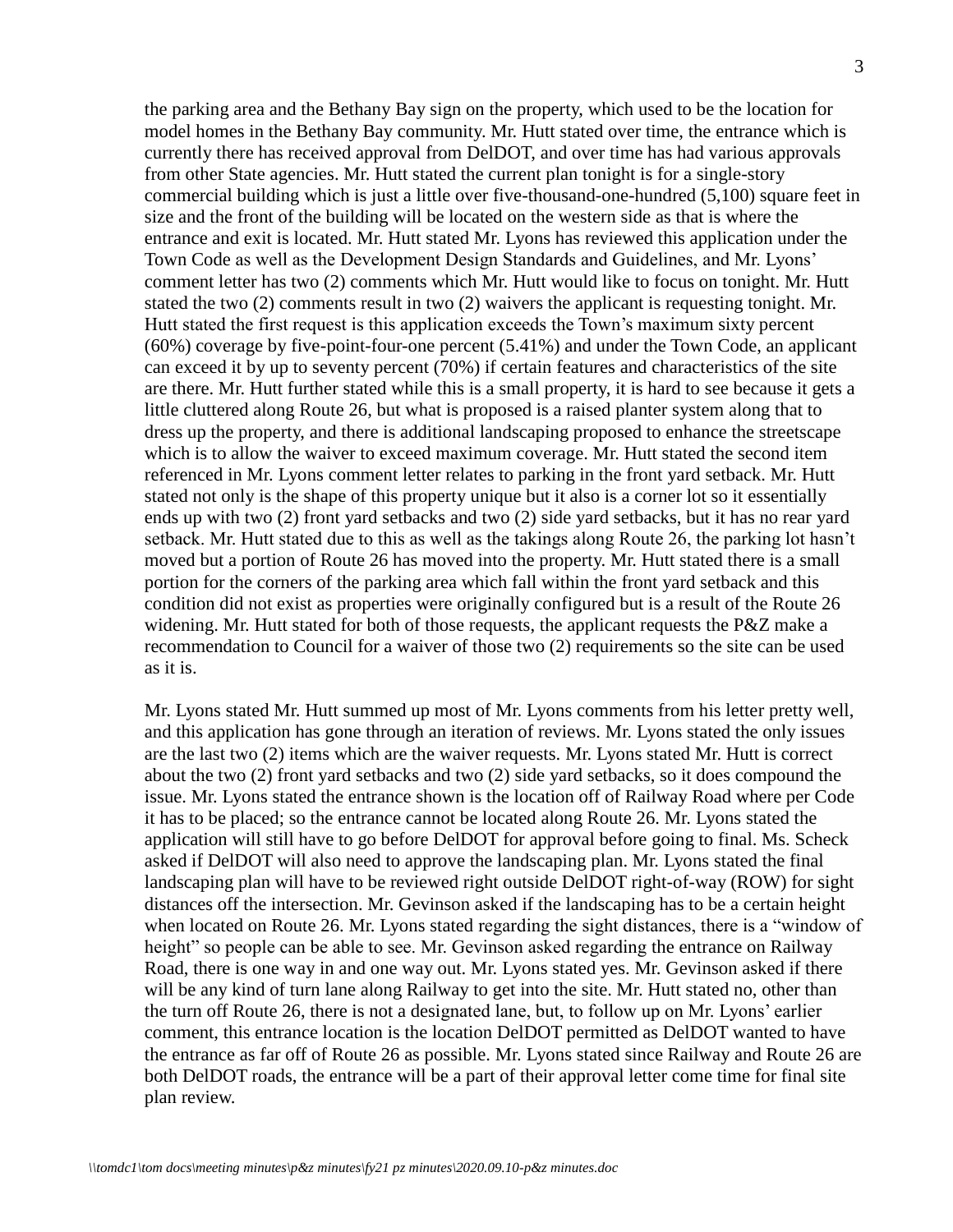Mr. Roe asked, since the applicant is over the lot coverage and violating the setback, shouldn't this request go before the Town Board of Adjustment (BOA)? Mr. Lyons stated, regarding the coverage, it is up to Town Council for review and wouldn't go to the BOA. Mr. Roe stated the applicant is getting inside the setback and would require a variance. Mr. Lyons stated there are some things which are allowed within the setback and one of them is drive isles and the requirement that no parking be in the front yard setback, for which the applicant is requesting the waiver. Mr. Roe asked if this should be a waiver or a variance. Mr. Lyons stated as long as the plan goes in as it is – because the parking lot is already there – it is a non-conforming structure. Mr. Roe asked if it is "grandfathered." Mr. Lyons stated yes, pre-existing nonconforming. Town Manager Debbie Botchie stated this is already a legally pre-existing nonconforming area, especially now that DelDOT has taken it. Ms. Botchie stated if this was a brand new site plan – like when P&Z review the Atlantic Auto application – and nothing was on the property at all, but they needed parking in the setbacks, the Town would tell them they would need to go to the BOA first for an area variance.

Mr. Plocek stated his only comment is on the plan the applicant keeps referencing the thirtyone-thousand (31,000) square feet of the property when it's only twenty-seven (27,000) square feet, so the applicant needs to remove any reference of the thirty-one-thousand (31,000) square feet from the plans. Ms. Botchie stated she would like to request on this site the Town receive a landscaping plan when this comes for final site plan review as well as the species of the plants being planted. Mr. Plocek accepted the request. Ms. Botchie asked Mr. Lyons if the building which is facing west is the front of the building. Mr. Lyons stated yes. Ms. Botchie asked, regarding signage, how will it be calculated? Mr. Lyons stated the west is the front but per the sign code, the store will get its own front sign with its size dependent on what five percent (5%) of the frontage size measures. Ms. Botchie asked about a freestanding sign. Mr. Lyons stated he would have to look at that sign exactly but he has not seen a freestanding sign on the plan at this time. Ms. Botchie asked if the applicant plans on having a freestanding sign. Mr. Charles Adams, of Adams-Kemp Associates, stated as far as he knows there won't be a freestanding sign. Ms. Botchie stated her concern is if the west side of the building is the front, the applicant will have a very small sign. Mr. Lyons stated it is the front in that that is where the entrance is located, but the front of the actual stores would be the side facing Route 26. Ms. Botchie asked the applicant if they've started any conversations with DelDOT with the entrance off Railway Road. Mr. Adams stated it is on the active list of DelDOT reviews. Town Clerk Matt Amerling asked if the sign will be located on the west side, will there be a sign on the Route 26 side because people may not see what shops are located there. Ms. Botchie stated the sign will still be facing Route 26.

Mr. Gevinson motioned to recommend to Council for approval the preliminary site plan submitted by Adams-Kemp Associates on behalf of Beach Properties Inc. with the conditions of removing any reference of the thirty-one-thousand (31,000) square feet from the plans and placing in the updated square footage; as well as submittal of a landscaping plan with the species of the plants being planted prior to Final Site Plan review. Ms. Scheck seconded the motion. Motion carried 4-0.

### **6. CITIZENS PRIVILEGE**

There were no comments.